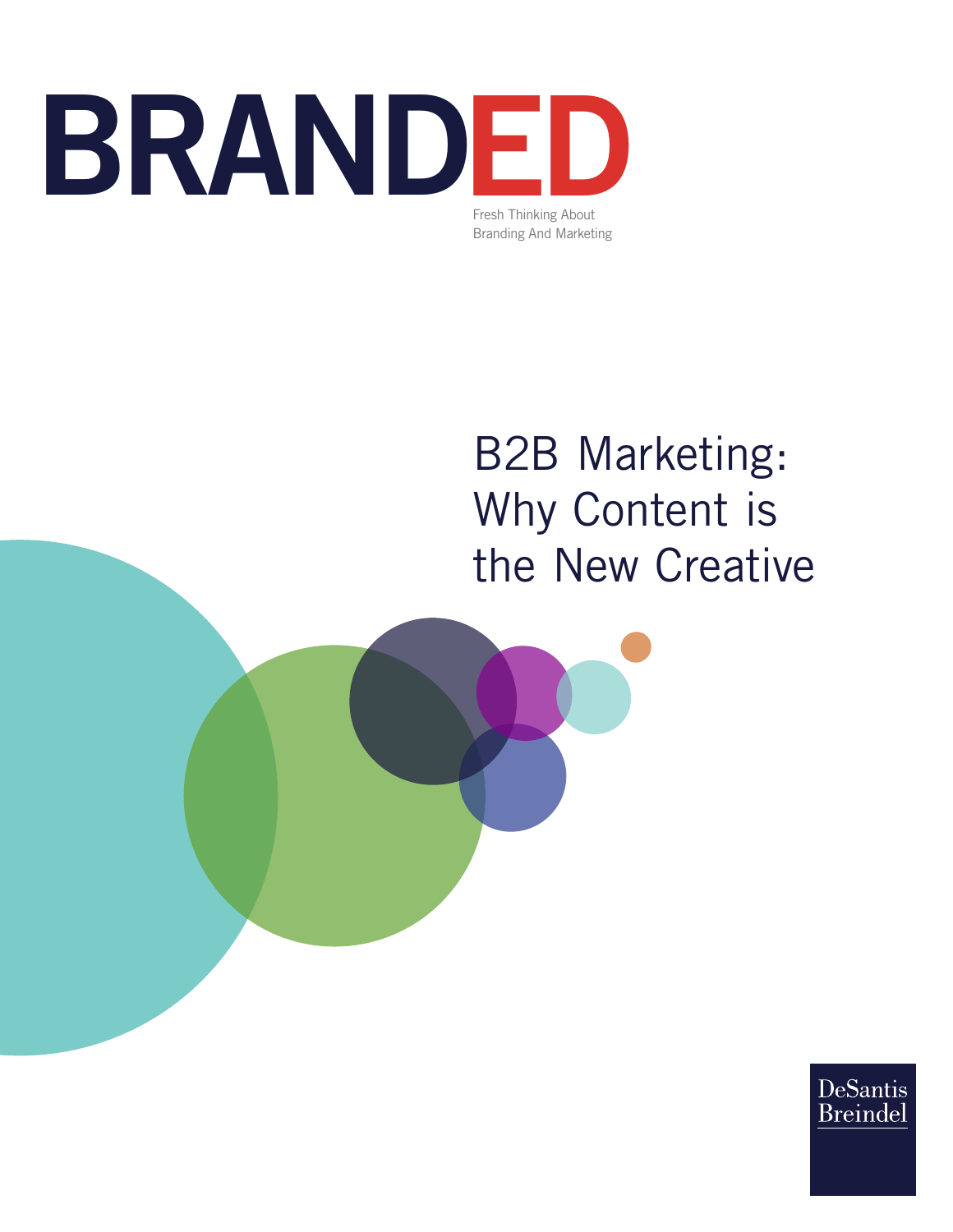A revolution is brewing in the world of B2B marketing. Lack of differentiation, fragmented media, complex regulation and brutal competition has turned decision making into a Rubik's Cube for corporate buyers of enterprise products and services. To differentiate themselves in the morass, smart business marketers need to add a magical element to traditional marketing, and leverage their proprietary assets and most experienced talent to fuel their intellectual property. Those who deliver valuable, relevant information in compelling, engaging and even entertaining communications that make their prospects smarter, stand to power-charge their creative, make meaningful connections and win the day.

In a report released last month by the Custom Content Council, the number of CMOs who believe that Content marketing is the future of their world has nearly doubled in the last five years. Moreover, their research showed that decision makers increasingly prefer customized educational information from a company in a series of articles over an ad. If corporate buyers have become hungrier for relevant information in making important purchase decisions, is it any surprise then that they are looking for ways to Tivo through irrelevant, interruption-based marketing to get to the heart of what really matters to them. They thirst for deeper, more meaningful information that can help them make an informed decision and a compelling case to their C-suites.

The Content Marketing Institute defines Content marketing with a capital "C" as the art of communicating with customers and prospects without selling. Instead of pitching products or services, you deliver information that makes your buyer more intelligent and knowledgeable.

### Natural Fit for B2B

B2B marketing has always relied more on gray matter to move onto the buyer's short list than consumer marketing. Over the years, whole forests have been killed for glossy print ads, brochures, pamphlets, charts and studies to sell enterprise-wide multi-million dollar solutions to large, mid-cap and even small companies. Now, done right, in support of a great brand, Content is becoming the lifeline B2B marketers need to break through the clutter and make meaningful connections in an increasingly complex environment.

Moreover, B2B marketers usually have enough intellectual property to impress a Harvard admissions officer or a Jeopardy contestant recruiter. They have proprietary ideas, systems and

*Content is becoming the lifeline B2B marketers need to break through the clutter and make meaningful connections in an increasingly complex environment.*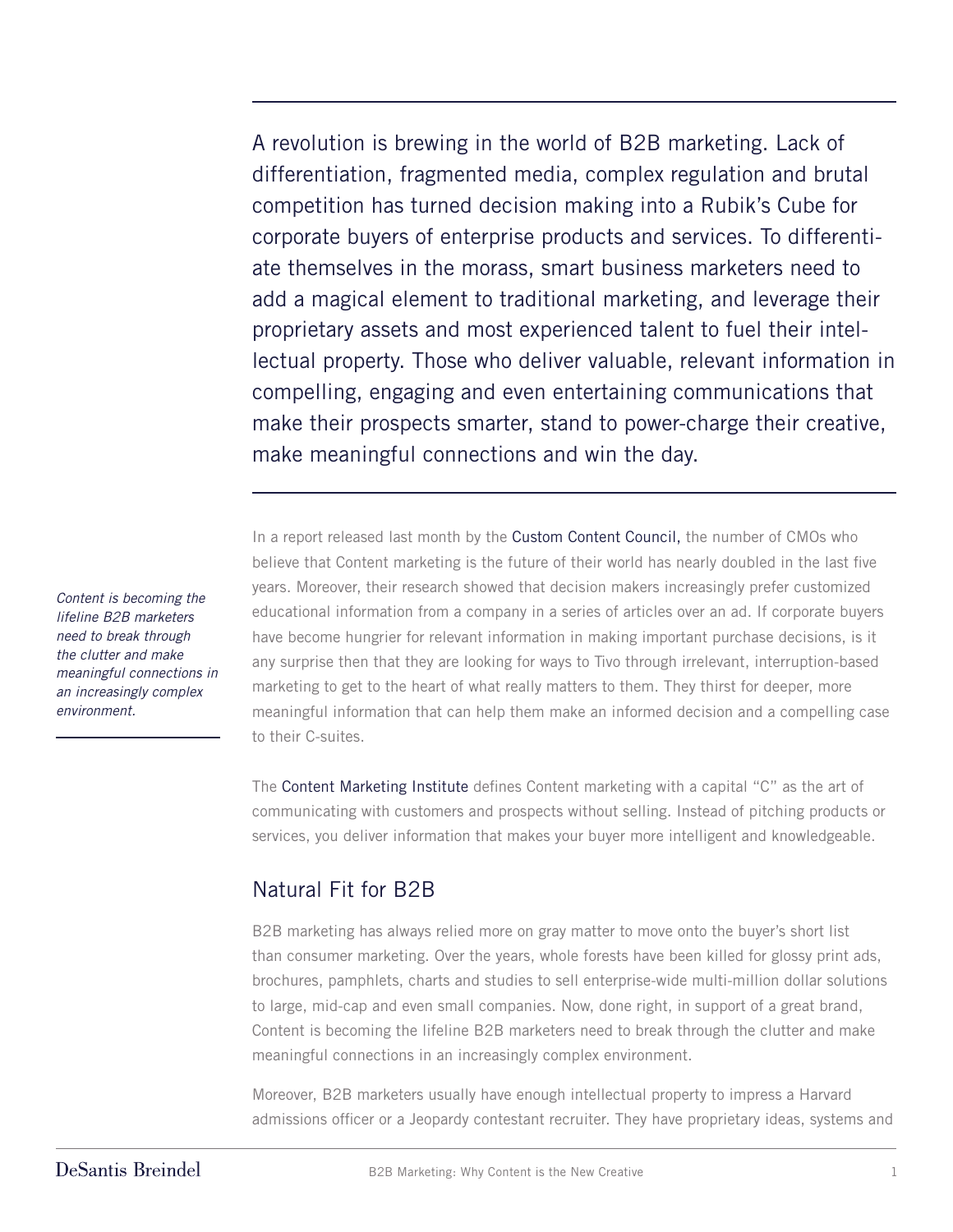technologies. They are populated with smart, erudite employees who give educated opinions every day to clients, publish in business journals and magazines, and reveal insights to CNBC anchors or Wall Street Journal reporters. Yet, these same companies have stopped short of leveraging those rarefied ideas in a synchronized, well planned Content marketing attack that might propel them into the coveted consideration set.

*"Content is the new black." - Chief Content Officer Magazine* 

All that is about to change. A recent trends report by the Content Marketing Institute and Marketing Profs (in conjunction with the Business Marketing Association and American Business Media) showed that while 90% of B2B marketers already consider Content key to their marketing mix, most have merely tip-toed into it. Interestingly, those who report the greatest confidence in its effectiveness have embraced Content marketing with the enthusiasm of a Charlie Sheen rant on his exceptionalism.

These Content fans use 8 different tactics on average (e.g. social media, eNewsletters, case studies, blogs, white papers, events, surveys, conferences, perspectives, webinars/webcasts and videos) vs. six tactics by less effective marketers.

The self-described effective B2B marketers not only adopt more avenues, they invest more in Content creation and distribution. These rabid enthusiasts exist in every size company. No surprise, they also report more senior management buy-in than the less effective Content experimenters. What might surprise is that across the board—both raving fans and those not so much, reported they plan to increase their Content marketing budget in the next year. All this points to huge growth in Content marketing, and an even greater need for superior creative to break through the clutter.

The Content Marketing Institute is acting on its own evidence. It published its trends report on its website and created a platform to leverage its own Content. They now publish Chief Content Officer magazine targeted to people who used to be called CMOs. Their motto: Content is the New Black.

## Timing is Everything

In B2B, however, Content is more than the latest sexy style. We believe that a year from now, all effective B2B marketers will be adding Content creation and distribution to beef up the power of the glossy-magazine print campaign and other traditional marketing tactics to open dialogues with prospects. They must, or they will find themselves left behind in the fight for intellectual shelf space.

By getting into the game enthusiastically now, there could be a unique opportunity for smart B2B marketers to win market share. Those who can turn their intellectual property into Content that supports their brand, and leverage the exponential power of all the distribution channels, stand the best chance of becoming their industries' thought leaders. Recent history is

*By getting into the game now, there could be a unique opportunity for smart B2B marketers to win market share.*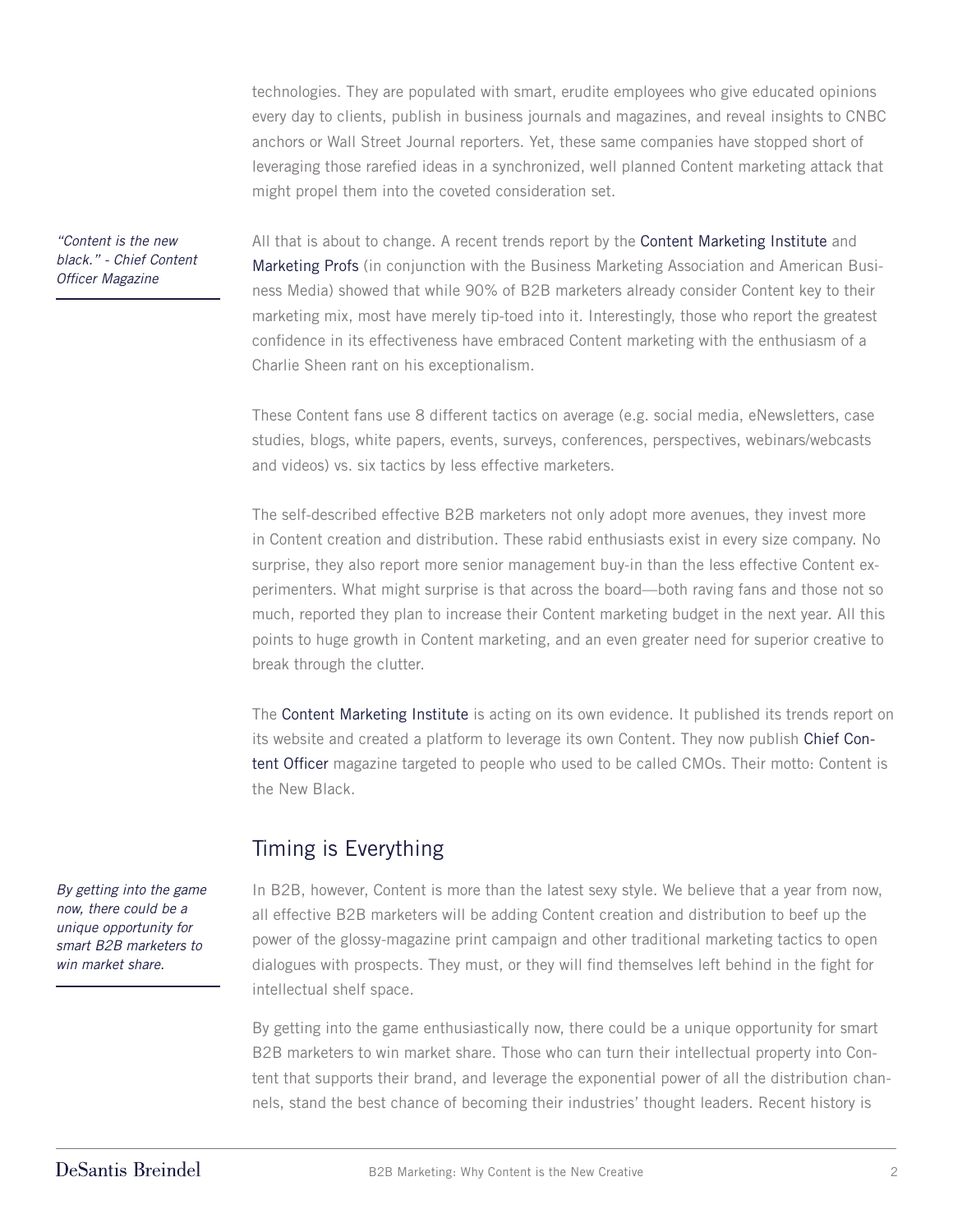peppered with success stories of those who recognized the value of speed in the digital world. And chock-a-block with tales of laggards as well.

Until the turn of the millennium, for instance, few law firms saw branding as necessary or even desirable. As those that developed a brand began to win market share, many started thinking about branding, and then websites and conferences, as a way to win new clients. By 2005, many already had CMOs. Now, some are figuring out how to create content to support their brand. One legal blogger predicts 2011 will become the year that content marketing becomes king.

One of our own clients, a mid-sized investment and wealth management firm located far from the hallowed halls of Wall Street, found itself in an enviably secure position last year as other investment firms were foundering. It wondered if this wasn't a unique opportunity to enhance its visibility and build market share. We helped define its brand and communicate its unique story in words and images that would resonate with C-suite clients at a time of great unease and uncertainty.

Based on the insights we gleaned from qualitative and quantitative research, we developed a new brand based on independence. To showcase the firm's independent thinking and separate it from the herd mentality that roiled the markets, we launched an intellectual capital series called Viewpoints, which included white papers, videos and webinars. Unique insights published in the right places on a relevant topic clients cared about has established the firm as a thought leader, and who today isn't looking for smart solutions in an industry that measures volatility with its own index? And without the price tag of expensive traditional media used by its much larger competitors.

Intellectual capital is not the sole province of service companies. Another client, a manufacturer of computer network equipment, competes for the attention of Chief Information Officers against much larger and better known companies with Cisco-size marketing budgets. To break through the clutter on a much smaller purse string, we built a wealth of intellectual capital in the form of unique perspectives and new technologies that led prospects to events, conferences and webinars. We also gave CIOs the all-important ROI ammunition they need to present the case for new technology to their CEOs and CFOs haunted still by recession nightmares.

### Raising the Creative Bar

Content's magic is that it is the gift that keeps on giving. It can be repurposed across many media. A whitepaper can become a webinar, an article or a video. Marketing Profs reports that there is a growing expectation for multimedia communication. As Content becomes the new Creative, creativity will become ever more important. Boring, dull information will be as successful in attracting attention to B2B products and services as a sober physics professor in an episode of The Jersey Shore. Provocative, irreverent and even entertaining Content will be in

*Corporate buyers have become hungrier for relevant information that can help them make an informed decision and a compelling case to their C-suites.*